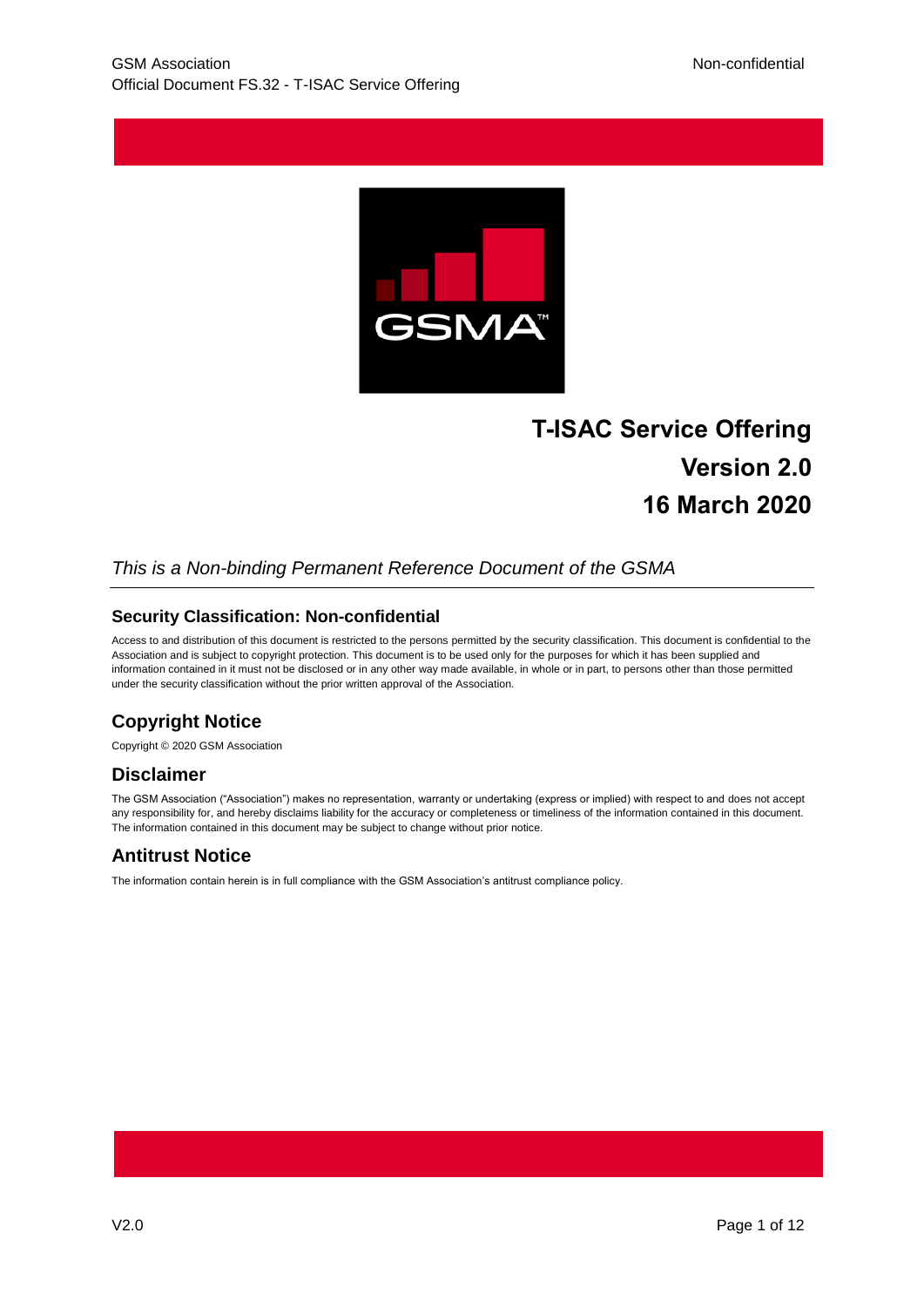# **Table of Contents**

| 1                                                        |                  | Introduction                                  | 3              |
|----------------------------------------------------------|------------------|-----------------------------------------------|----------------|
|                                                          | 1.1              | Overview                                      | 3              |
|                                                          | 1.2              | Objectives                                    | 3              |
|                                                          | 1.3              | Scope                                         | 4              |
|                                                          | 1.4              | Abbreviations and Definitions                 | 4              |
|                                                          | 1.5              | References                                    | 4              |
| $\mathbf{2}$                                             |                  | <b>T-ISAC Services</b>                        | 5              |
|                                                          | 2.1              | Intelligence Sharing                          | 5              |
|                                                          | $2.2\phantom{0}$ | <b>Security Advisory</b>                      | 6              |
|                                                          | 2.3              | Intelligence Alerting                         | 6              |
|                                                          | 2.1              | Reporting                                     | 6              |
| 3                                                        |                  | Governance                                    | 6              |
| 4                                                        |                  | <b>GSMA T-ISAC Membership</b>                 | 7              |
|                                                          | 4.1              | <b>Membership Types</b>                       | $\overline{7}$ |
|                                                          | 4.2              | <b>GSMA Responsibilities</b>                  | $\overline{7}$ |
|                                                          | 4.3              | <b>GSMA T-ISAC Roles and Responsibilities</b> | 7              |
|                                                          | 4.4              | <b>Membership Documentation</b>               | 8              |
| 5                                                        |                  | <b>Secure Communication</b>                   | 9              |
| 6                                                        |                  | <b>Disclaimers</b>                            | 10             |
| <b>Annex A</b><br><b>Execuritve Briefing</b>             |                  | 11                                            |                |
|                                                          | <b>Annex B</b>   | <b>Triage and Analysis</b>                    | 11             |
| <b>GSMA T-ISAC Contact Information</b><br><b>Annex C</b> |                  |                                               | 12             |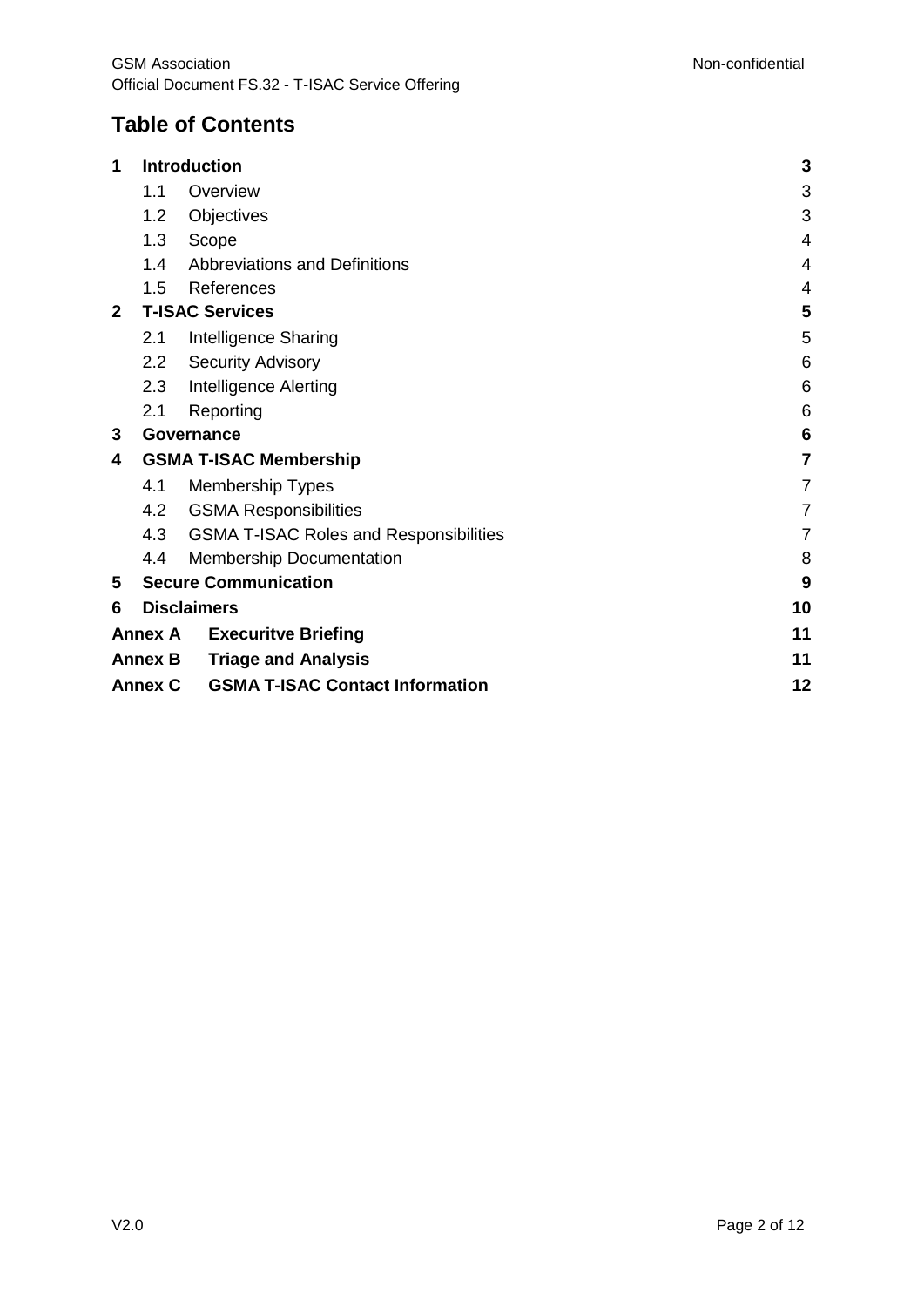# <span id="page-2-0"></span>**1 Introduction**

### <span id="page-2-1"></span>**1.1 Overview**

Information sharing is essential for the protection of the mobile ecosystem, and the advancement of cybersecurity for the telecommunications industry.

Sector-specific Information Sharing and Analysis Centres (ISACs) are non-profit, memberdriven organisations formed to share information within the industry.

Historically the GSMA have managed threat sharing on an ad-hoc basis. Rather than managing these threats reactively and engaging informally, the GSMA developed the Telecommunication Information Sharing and Analysis Centre (T-ISAC) to act as the sector specific ISAC for the mobile telecommunications industry.. The service provides a place where security issues from the Mobile Industry can be raised, managed and discussed in a trusted environment.

The GSMA T-ISAC proposal was initially conceived by the GSMA's Fraud and Security Advisory Panel (FSAP) [\[1\]](#page-3-3) to provide an industry tailored capability to respond to the increased volume and complexity of security threats. This proposal was developed further by the GSMA's Technology Group's (TG) [\[2\]](#page-3-4) Fraud and Security Group (Group FASG) [\[3\]](#page-3-5) and was sponsored and approved by the GSMA Board [\[4\]](#page-3-6) in February 2018.

It is essential for industry organisations, such as the GSMA, to lead and have in place processes that are capable of sharing any security threats that could impact the industry and its customers. The GSMA T-ISAC provides proactive and reactive threat alerting, intelligence sharing and a dissemination service which is interoperable with any existing functions or contacts within an organisation.

The GSMA T-ISAC is keen to cooperate in order to better protect the mobile industry, mobile users and the wider industry ecosystem. The GSMA does so in accordance with the GSMA T-ISAC process defined in this document.

#### <span id="page-2-2"></span>**1.2 Objectives**

The main objective of the GSMA T-ISAC is to provide a forum in which information and intelligence regarding cyber threats against its members can be shared and published in a secure and trusted manner, to better protect the industry from cyber security threats as a whole.

GSMA Security Operations encourages GSMA members from across the mobile ecosystem to join the GSMA T-ISAC [\(Annex](#page-11-0) C). The GSMA T-ISAC operates under a single ethos of "One person's detection is another person's prevention" and relies on the sharing and dissemination of proactive and reactive intelligence.

The objectives and steer of the GSMA T-ISAC are agreed by the GSMA T-ISAC Governance Team (see [4.3\)](#page-6-3) and must provide value to all GSMA members; recognizing that these members will have varying security maturity. The GSMA T-ISAC Governance team comprises of Subject Matter Experts (SME) within GSMA member organisations who operate or support various Intelligence, Security Operations Centre (SOC) teams and Cyber Security Incident Response Teams (CSIRT).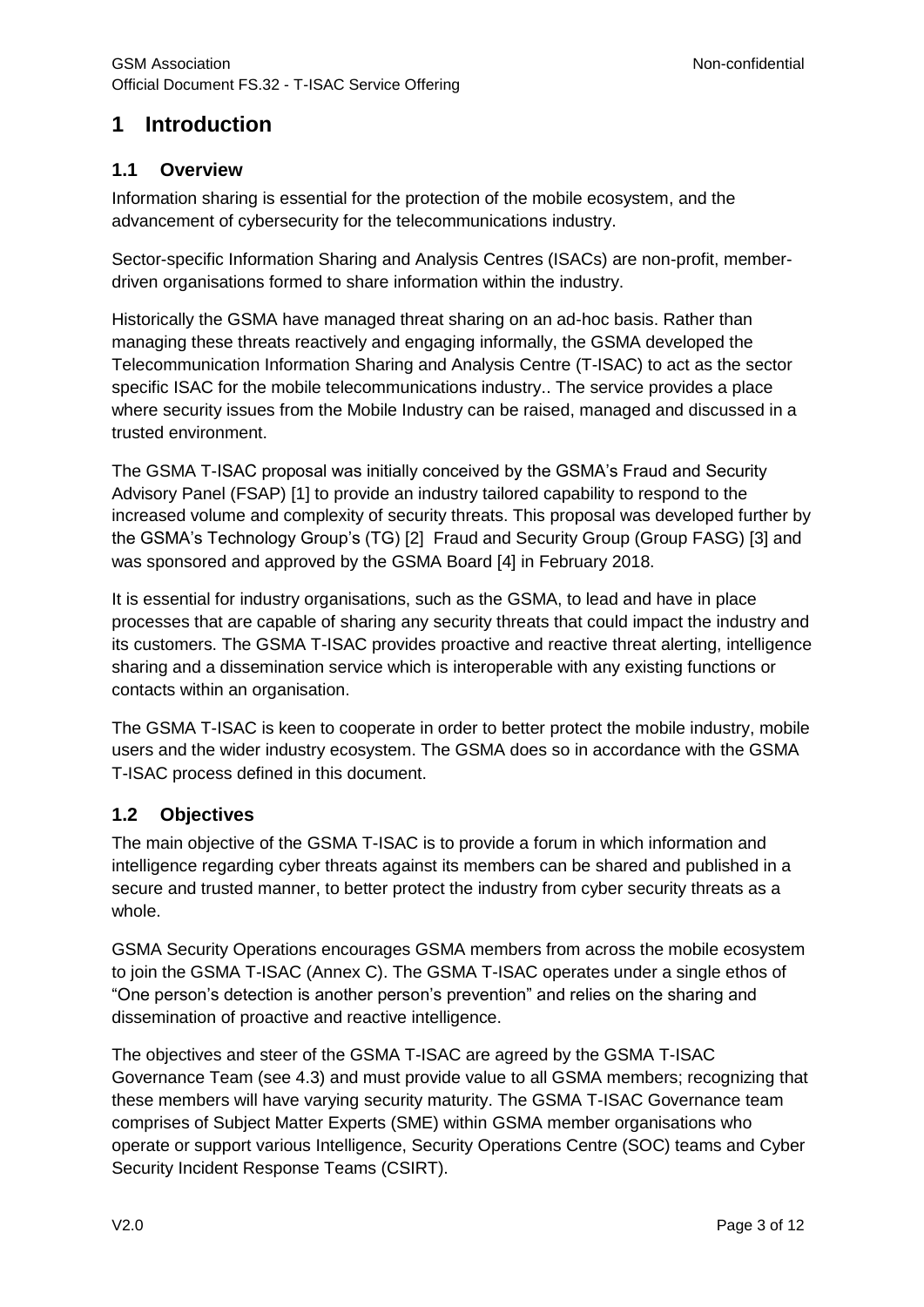#### <span id="page-3-0"></span>**1.3 Scope**

This document outlines the policy, process and functionality of the GSMA T-ISAC, ensuring the rights and responsibilities are clearly understood and delivered correctly.

This document, and its associated components, has been built around best practice recommendations contained in FIRST [\[5\],](#page-3-7) RFC [\[6\]](#page-3-8) , and NIST [\[7\]](#page-3-9) detailing expectations regarding CSIRT functions.

The GSMA T-ISAC model is for GSMA members only, and is interoperable with its constituencies existing functions (e.g. CSIRT, Security team, Fraud Team).

Additionally, the GSMA T-ISAC will provide input into the industry threat landscape and associated resources to support GSMA member activities.

#### <span id="page-3-1"></span>**1.4 Abbreviations and Definitions**

| <b>Term</b>                               | <b>Description</b>                                                                                                                                                                    |  |
|-------------------------------------------|---------------------------------------------------------------------------------------------------------------------------------------------------------------------------------------|--|
| <b>CSIRT</b>                              | <b>Cyber Security Incident Response Team</b>                                                                                                                                          |  |
| <b>FIRST</b>                              | Forum of Incident Response and Security Teams                                                                                                                                         |  |
| Goverance<br>team                         | This team consists of GSMA staff, GSMA T-ISAC members and representatives from<br>the GSMA's Fraud and Security Group (FASG). They manage the strategic<br>requirments for the T-ISAC |  |
| <b>NIST</b>                               | National Institute of Standards and Technology                                                                                                                                        |  |
| Press team                                | The team manage all press related activities for the T-ISAC                                                                                                                           |  |
| <b>RFC</b>                                | <b>Request for Comments</b>                                                                                                                                                           |  |
| Service<br>Manager                        | The service manager is responbile for the day to day management of the T-ISAC                                                                                                         |  |
| <b>SOC</b>                                | <b>Security Operations Centre</b>                                                                                                                                                     |  |
| Security<br>Operations<br><b>Director</b> | The role is accountable for the T-ISAC service                                                                                                                                        |  |
| <b>T-ISAC</b>                             | Telecommunications Information Sharing and Analysis Centre                                                                                                                            |  |
| TLP                                       | <b>Traffic Light Protocol</b>                                                                                                                                                         |  |

#### <span id="page-3-2"></span>**1.5 References**

<span id="page-3-10"></span><span id="page-3-9"></span><span id="page-3-8"></span><span id="page-3-7"></span><span id="page-3-6"></span><span id="page-3-5"></span><span id="page-3-4"></span><span id="page-3-3"></span>

| <b>Ref</b>                                                                                                                                                                                                 | <b>Doc Number</b>   | <b>Title</b>                                                                |
|------------------------------------------------------------------------------------------------------------------------------------------------------------------------------------------------------------|---------------------|-----------------------------------------------------------------------------|
| $[1] % \includegraphics[width=0.9\columnwidth]{figures/fig_10.pdf} \caption{The figure shows the number of times on the left and right. The left is the number of times on the right.} \label{fig:time} %$ | <b>FASP</b>         | https://infocentre2.gsma.com/gp/bsg/TG/FSP/Pages/Default.aspx               |
| $[2]$                                                                                                                                                                                                      | TG                  | https://infocentre2.gsma.com/gp/bsg/TG/Pages/Default.aspx                   |
| $[3]$                                                                                                                                                                                                      | <b>FASG</b>         | https://infocentre2.gsma.com/gp/WG/FSG/Pages/Default.aspx                   |
| $[4]$                                                                                                                                                                                                      | <b>GSMA Board</b>   | https://www.gsma.com/aboutus/leadership/gsma-board                          |
| [5]                                                                                                                                                                                                        | <b>FIRST</b>        | https://www.first.org/                                                      |
| [6]                                                                                                                                                                                                        | <b>RFC</b>          | https://www.ietf.org/standards/rfcs/                                        |
| $[7]$                                                                                                                                                                                                      | <b>NIST</b>         | https://www.nist.gov/                                                       |
| [8]                                                                                                                                                                                                        | Membership<br>Types | https://www.gsma.com/aboutus/wp-content/uploads/2019/08/AA.16-<br>v3.19.pdf |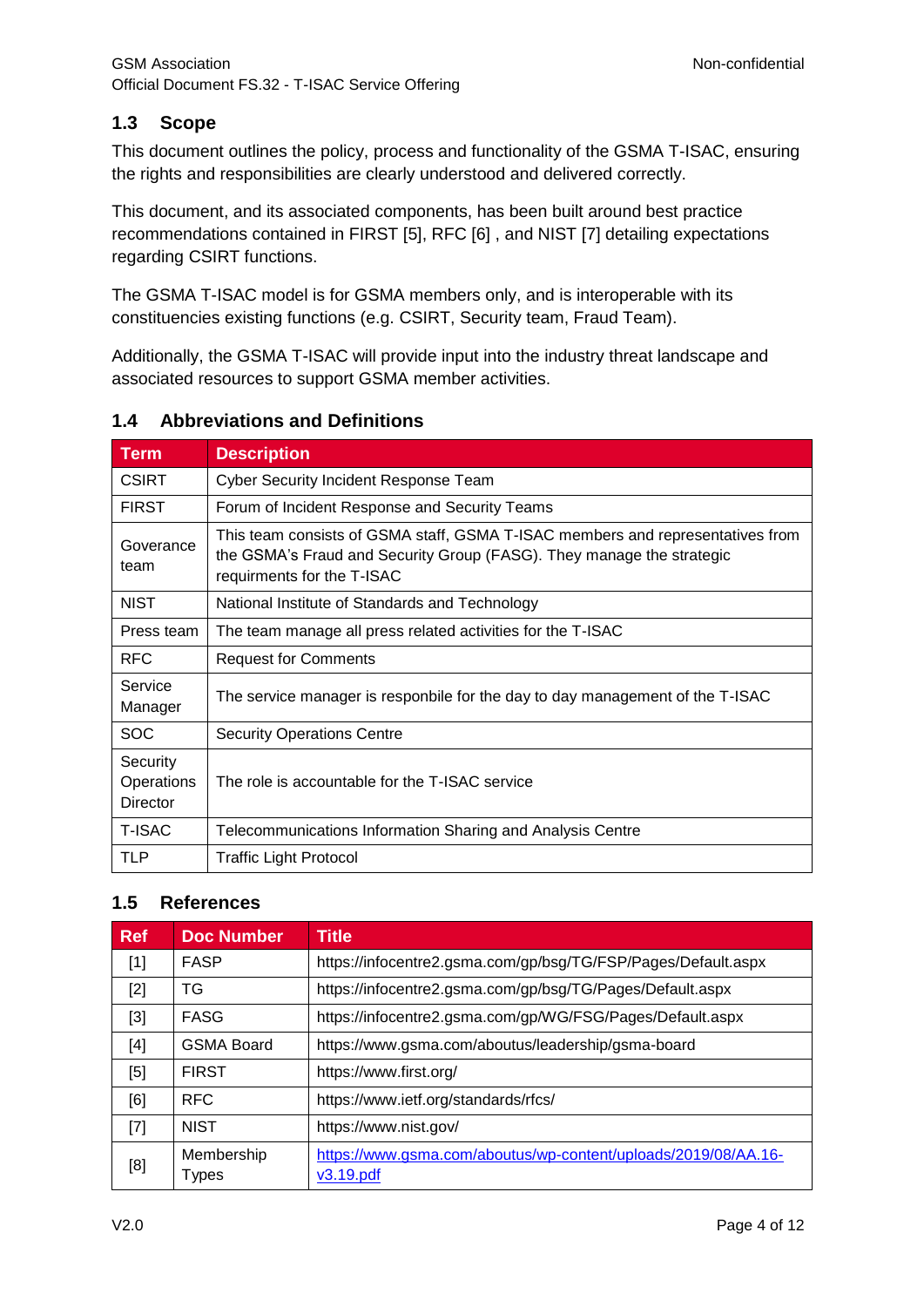<span id="page-4-6"></span><span id="page-4-3"></span>

| Ref    | <b>Doc Number</b> | <b>Title</b>                                                                                                                                                                                   |
|--------|-------------------|------------------------------------------------------------------------------------------------------------------------------------------------------------------------------------------------|
| $[9]$  | Member NDA        | https://www.gsma.com/aboutus/wp-content/uploads/2019/08/AA.16-<br>v3.19.pdf                                                                                                                    |
| [10]   | <b>MISP</b>       | https://www.misp-project.org/                                                                                                                                                                  |
| [11]   | TLP               | https://www.first.org/tlp/.<br>Further information regarding the TLP and how to utilise appropriately<br>can be found in the Participant Pack referenced in section 2.3.4 of this<br>document. |
| $[12]$ | NIST (CSF)        | https://www.nist.gov/cyberframework                                                                                                                                                            |
| $[13]$ | <b>GSMA CVD</b>   | http://gsma.com/cvd                                                                                                                                                                            |
| $[14]$ | T-ISAC            | https://infocentre2.gsma.com/gp/wg/FSG/WAR/Pages/Default.aspx                                                                                                                                  |

# <span id="page-4-5"></span><span id="page-4-4"></span><span id="page-4-2"></span><span id="page-4-0"></span>**2 T-ISAC Services**

The GSMA T-ISAC services aim to serve both and support proactive and reactive intelligence use cases. The GSMA T-ISAC aligns the services against the NIST Cyber Security Framework (CSF) [\[12\]:](#page-4-2)

- 1. Intelligence Sharing
- 2. Security Advisory
- 3. Intelligence Alerting
- 4. Reporting

#### <span id="page-4-1"></span>**2.1 Intelligence Sharing**

| <b>Summary</b>        | The GSMA T-ISAC will host a solution to support intelligence sharing between<br>constituents. This service is to encourage all to share anomalies and industry-<br>wide impacting issues.                                                                                                                                                                                                                                                                                                                                                            |
|-----------------------|------------------------------------------------------------------------------------------------------------------------------------------------------------------------------------------------------------------------------------------------------------------------------------------------------------------------------------------------------------------------------------------------------------------------------------------------------------------------------------------------------------------------------------------------------|
| <b>Platform</b>       | Malware Sharing Indicator Platform (MISP)[10]                                                                                                                                                                                                                                                                                                                                                                                                                                                                                                        |
| <b>Definition</b>     | The GSMA T-ISAC will research and develop strategic, operational and tactical<br>cyber threat intelligence (CTI) to be provided to members. Based on industry<br>trends, specific topics or general CTI, this may be developed by the GSMA,<br>GSMA T-ISAC Members or Strategic Intelligence Partners.<br>GSMA T-ISAC will also develop and own a platform to facilitate intelligence<br>sharing, taking in feeds from GSMA T-ISAC members and Open Source<br>Intelligence (OSINT), assess the intelligence and publish via the sharing<br>platform. |
| Interface with        | Security Advisory, Security Advisory, Reporting                                                                                                                                                                                                                                                                                                                                                                                                                                                                                                      |
| <b>Other Services</b> |                                                                                                                                                                                                                                                                                                                                                                                                                                                                                                                                                      |

#### **Table 1: Intelligence Sharing**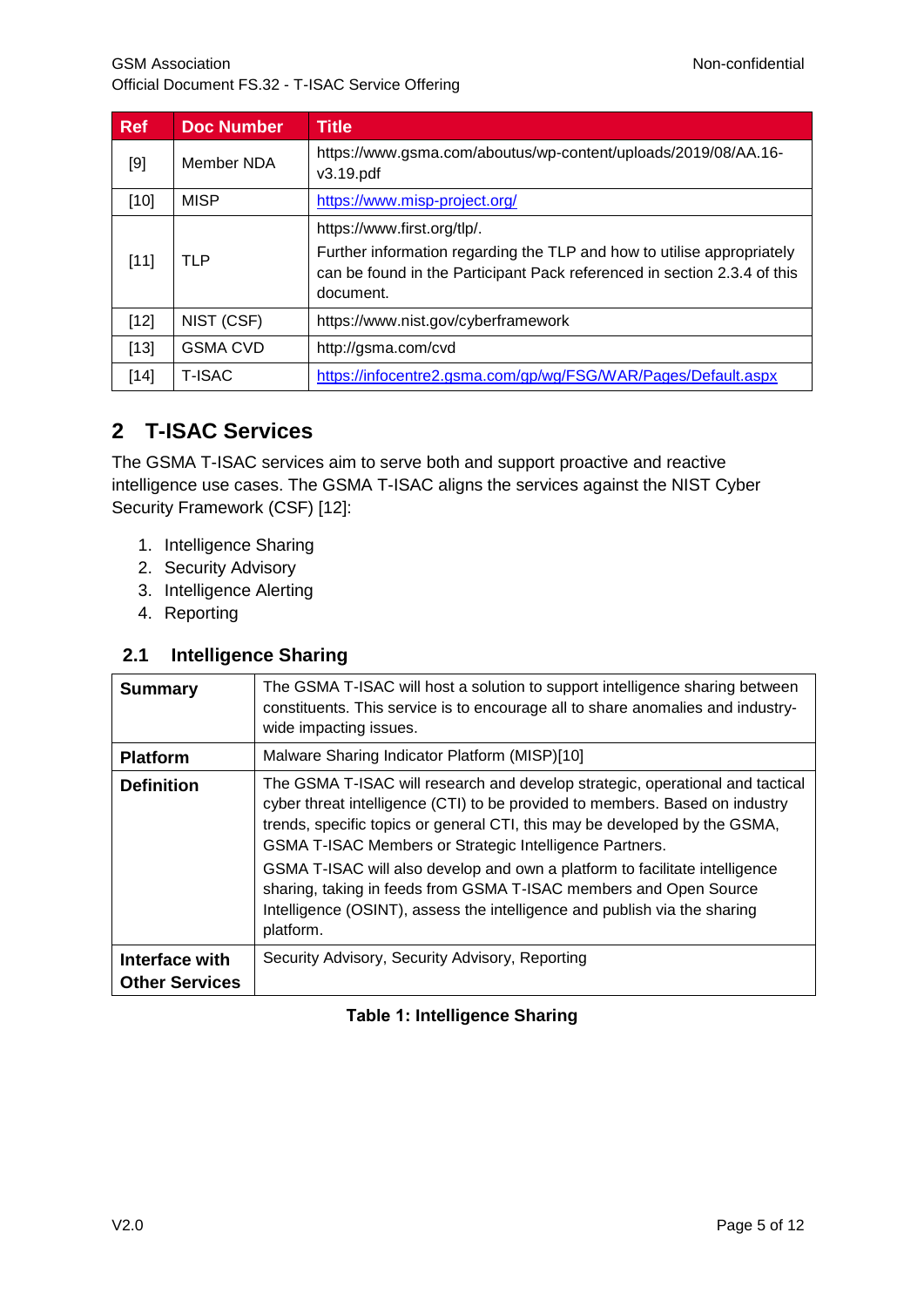#### <span id="page-5-0"></span>**2.2 Security Advisory**

| <b>Summary</b>                          | Security Advisory will provide threat assessment and recommended<br>actions based on known issues targeting the telecommunications<br>industry.                                                                                                                                                            |
|-----------------------------------------|------------------------------------------------------------------------------------------------------------------------------------------------------------------------------------------------------------------------------------------------------------------------------------------------------------|
| <b>Definition</b>                       | Provide GSMA T-ISAC members with assessments and advice on particular<br>cyber threats targeting the industry. Security Advisories may be provided by<br>members, in reference to mobile devices, applications or infrastructure. Inputs<br>may also include submissions to the GSMA's CVD [13] programme. |
| Interface with<br><b>Other Services</b> | Intelligence Sharing, Intelligence Alerting                                                                                                                                                                                                                                                                |

#### **Table 2**: Security Advisory

#### <span id="page-5-1"></span>**2.3** Intelligence Alerting

| <b>Summary</b>                          | GSMA T-ISAC constituents receive up to date security alerts regarding<br>the latest threats. A member receives only those alerts that are relevant<br>to them to which they have signed for via the relevant platform.                                                       |
|-----------------------------------------|------------------------------------------------------------------------------------------------------------------------------------------------------------------------------------------------------------------------------------------------------------------------------|
| <b>Platform</b>                         | <b>T-ISAC Mailing List [14]</b>                                                                                                                                                                                                                                              |
| <b>Definition</b>                       | Alerting GSMA T-ISAC members to the submission of new intelligence or<br>events through the GSMA T-ISAC provided sharing platform.<br>In the event of a major issue or threat, high-priority alerts may be pushed to all<br>GSMA T-ISAC members to inform them of the issue. |
| Interface with<br><b>Other Services</b> | Intelligence Sharing                                                                                                                                                                                                                                                         |

#### **Table 3: Intelligence Alerting**

#### <span id="page-5-2"></span>**2.1** Reporting

| <b>Summary</b>                          | This service is a quality management service for the industry, to provide reports that<br>support sharing with the GSMA T-ISAC as well as understand the current state of the<br>industry. All of the above services are subject to the reporting service.                                                      |
|-----------------------------------------|-----------------------------------------------------------------------------------------------------------------------------------------------------------------------------------------------------------------------------------------------------------------------------------------------------------------|
| <b>Definition</b>                       | Developing and sharing reports based on the GSMA T-ISAC performance as well as<br>industry trends and global reported activity.<br>There will be monthly, quarterly and yearly reporting to highlight the number of<br>submissions received into the GSMA T-ISAC to the Governance Team and GSMA<br>leadership. |
|                                         | Reports can be requested by contacting the GSMA T-ISAC Director(s) at the GSMA.                                                                                                                                                                                                                                 |
| Interface with<br><b>Other Services</b> | Intelligence Alerting, Security Advisory, Intelligence Sharing,                                                                                                                                                                                                                                                 |

#### **Table 4: Reporting**

### <span id="page-5-3"></span>**3 Governance**

As the GSMA T-ISAC is provided by members, for members, the GSMA ensure that the voice and opinion of the industry is heard via the GSMA T-ISAC Governance Team (see [Table 5\)](#page-7-1).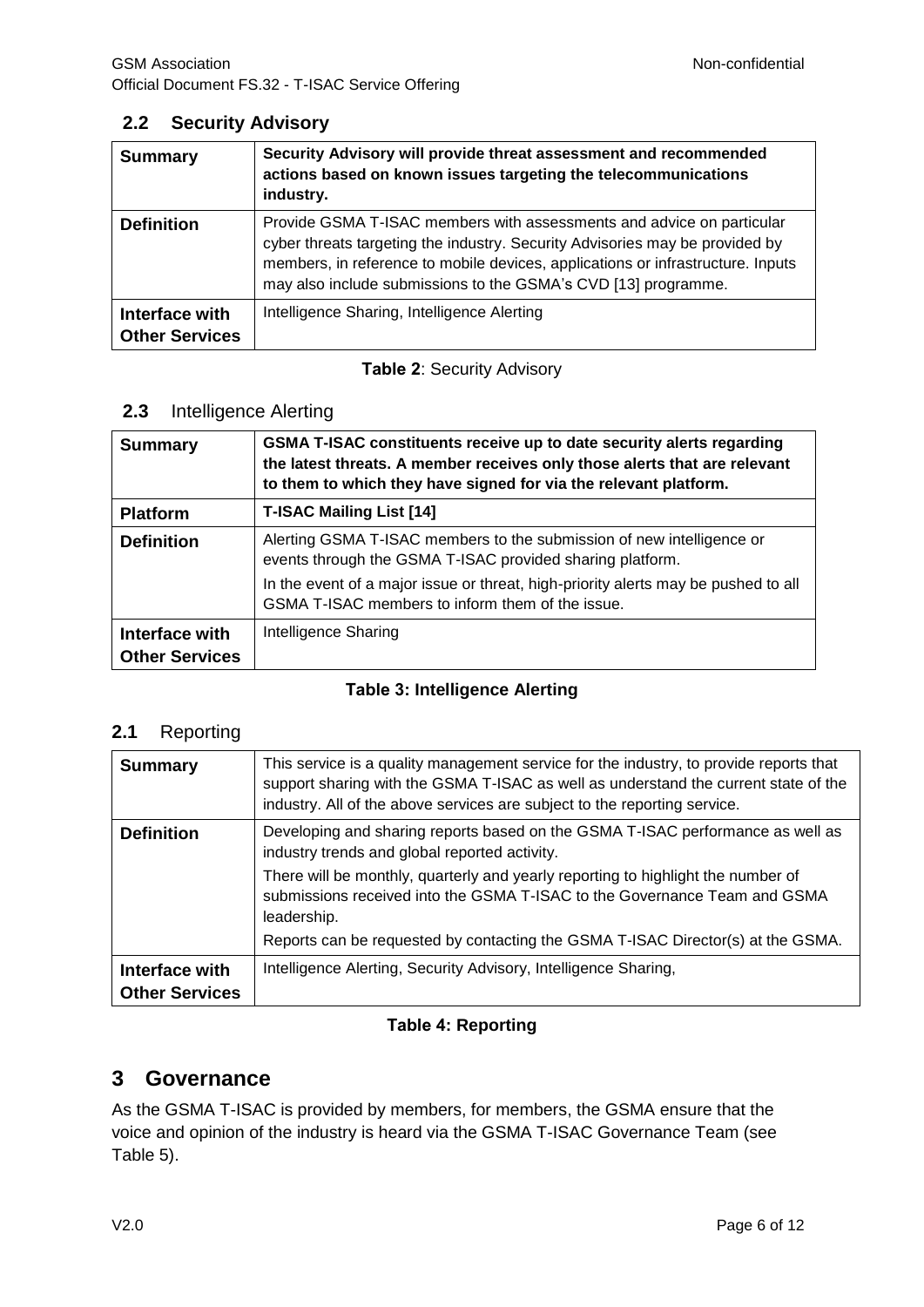This team consists of GSMA staff, GSMA T-ISAC members and representatives from the GSMA's Fraud and Security Group (FASG). Please contact the GSMA T-ISAC Service Manger (see [Annex](#page-11-0) C) for more information on how to join this team.

Every 2 months, the Governance Team will meet to discuss the development and requirements for the T-ISAC. Actions will be taken and tracked by the GSMA T-ISAC Service Manager (see [Table 5\)](#page-7-1)

## <span id="page-6-0"></span>**4 GSMA T-ISAC Membership**

#### <span id="page-6-1"></span>**4.1 Membership Types**

In order to build and maintain trust in the services provided by the T-ISAC, the constituency consists of GSMA members [\[8\]](#page-3-10) which fall into the following categories:

- Operator Members -as defined in the GSMA Articles of Association (AA.16).
- Associate Members & Rapporteurs as defined in the GSMA Articles of Association (AA.16).

Industry affiliated partners of Operator Members may be regarded as part of the constituency. Invitation requests can be made from current GSMA T-ISAC members. Final sign off of these additionals sits with the Security Operations Director.

#### <span id="page-6-2"></span>**4.2 GSMA Responsibilities**

The GSMA is fully committed to the GSMA T-ISAC programme and recognises the value in engaging with industry and providing this service to strengthen the industry security posture. For its part, the GSMA endeavours to:

- Focus on industry-wide impacting threats.
- Assess factors such as the efficacy of the submission, the accuracy of the threat, the quality of the report submitted, the severity and global applicability of the vulnerability, etc.
- Treat cases with confidentiality, unless required not to in order to comply with legal obligations.

| <b>Roles</b>                                            | <b>Responsibility</b>                                                                       |  |  |
|---------------------------------------------------------|---------------------------------------------------------------------------------------------|--|--|
|                                                         | Service Owner (Accountable for service delivery)<br>$\bullet$                               |  |  |
| <b>Security</b><br><b>Operations</b><br><b>Director</b> | Communicate escalations to the GSMA CTO, Board, FSAP, and FSMT as<br>$\bullet$<br>required. |  |  |
|                                                         | Shape the GSMA T-ISAC strategic roadmap, aligning to industry needs<br>$\bullet$            |  |  |
|                                                         | Be a GSMA member<br>$\bullet$                                                               |  |  |
| <b>GSMA T-ISAC</b>                                      | Regularly engage with the GSMA T-ISAC to consume and share information.<br>$\bullet$        |  |  |
| <b>Members</b>                                          | Exercise caution and restraint with regard to personal or company data.<br>$\bullet$        |  |  |
|                                                         | Classify shared information appropriately based on the Traffic Light Protocol.<br>$\bullet$ |  |  |
|                                                         | Ensure compliance with data protection regulations and local law.<br>$\bullet$              |  |  |

#### <span id="page-6-3"></span>**4.3 GSMA T-ISAC Roles and Responsibilities**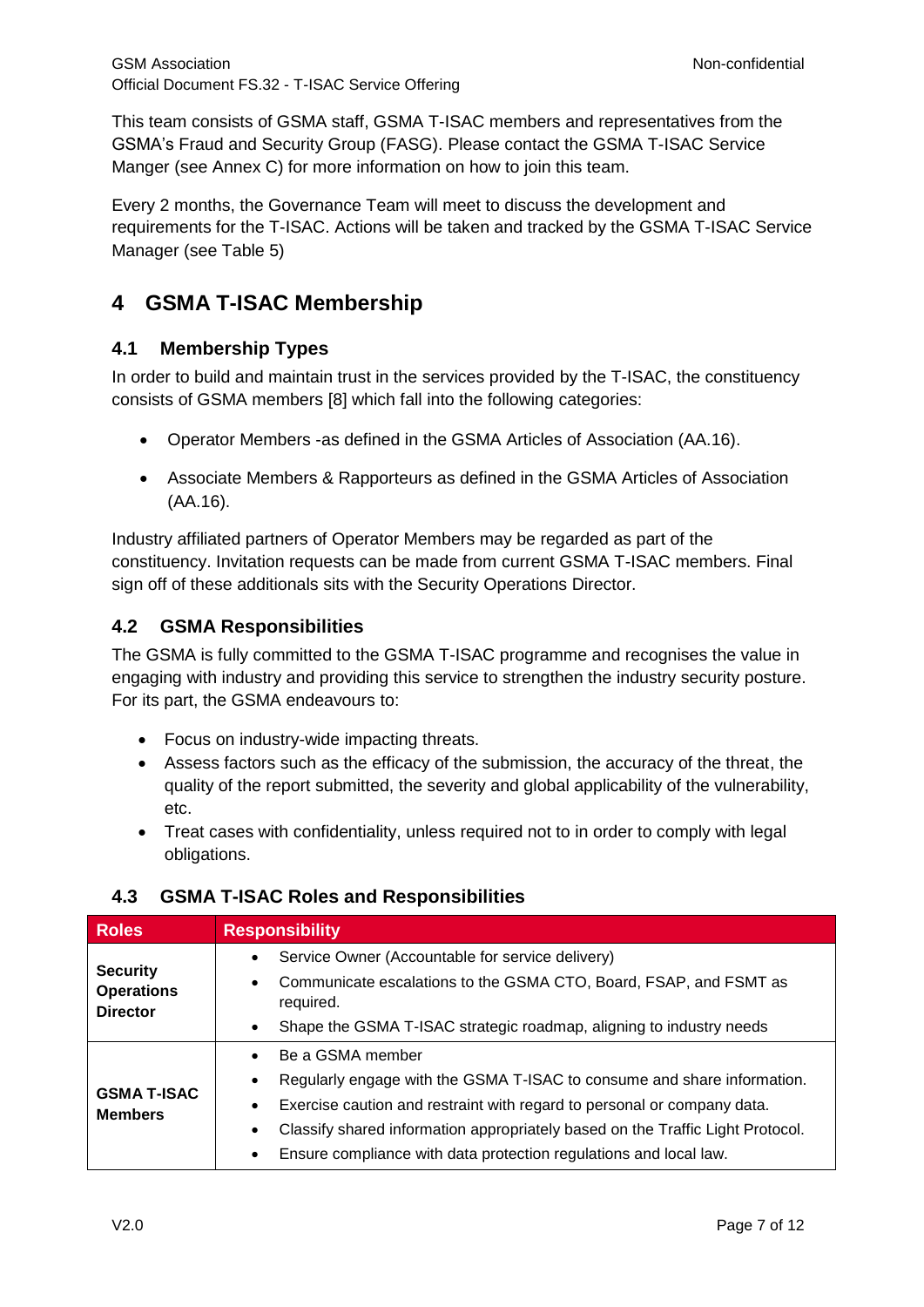| <b>Roles</b>                                           | <b>Responsibility</b>                                                                                                                                                                                                                                                                                                                                                                                                                                                                                                                                                                                                                                                                                                                                                                                                                                                                                                                                                                                                                                          |  |
|--------------------------------------------------------|----------------------------------------------------------------------------------------------------------------------------------------------------------------------------------------------------------------------------------------------------------------------------------------------------------------------------------------------------------------------------------------------------------------------------------------------------------------------------------------------------------------------------------------------------------------------------------------------------------------------------------------------------------------------------------------------------------------------------------------------------------------------------------------------------------------------------------------------------------------------------------------------------------------------------------------------------------------------------------------------------------------------------------------------------------------|--|
|                                                        | Refrain from using the GSMA T-ISAC to replace any regulatory reporting<br>$\bullet$<br>responsibilities.                                                                                                                                                                                                                                                                                                                                                                                                                                                                                                                                                                                                                                                                                                                                                                                                                                                                                                                                                       |  |
| <b>GSMA T-ISAC</b><br><b>Service</b><br><b>Manager</b> | Coordinate GSMA T-ISAC<br>$\bullet$<br>Provide a professional single point of contact for GSMA's members.<br>$\bullet$<br>Respond with acknowledgement to all TLP [Amber] and TLP [Red]<br>$\bullet$<br>submissions<br>Act on reports of incidents from outside the constituency.<br>$\bullet$<br>Keep the submitter informed of the progress particularly pertaining to the<br>$\bullet$<br>remediation action (where applicable).<br>Treat submissions with confidentiality. Do not share any identifiable<br>$\bullet$<br>details, unless required to in order to comply with legal obligations.<br>Feedback to the constituency, reporting threats or vulnerabilities.<br>$\bullet$<br>Conduct post-incident reviews (if deemed necessary)<br>$\bullet$<br>Manage the Intelligence Sharing platform(s)<br>$\bullet$<br>Develop reports based on industry trends.<br>$\bullet$<br>Pass information about vulnerabilities to the T-ISAC.<br>$\bullet$<br>Coordinate GSMA T-ISAC Governance Team and invite the relevant SMEs to<br>$\bullet$<br>the meetings |  |
| Governance<br>Team                                     | To provide support to the Service Manager in order to resolve incidents as<br>$\bullet$<br>quickly as possible.<br>Provide expert insights and co-ordination of relevant information sources etc.<br>$\bullet$<br>To review and assess the development of the GSMA T-ISAC to ensure it aligns<br>$\bullet$<br>to members requests and views                                                                                                                                                                                                                                                                                                                                                                                                                                                                                                                                                                                                                                                                                                                    |  |
| <b>GSMA Press</b><br><b>Team</b>                       | Responsible for all statements made to the press regarding GSMA T-ISAC and<br>$\bullet$<br>industry wide threats on behalf of the GSMA members.<br>Contact point press@gsma.com                                                                                                                                                                                                                                                                                                                                                                                                                                                                                                                                                                                                                                                                                                                                                                                                                                                                                |  |

#### **Table 5: GSMA T-ISAC Roles and Responsibilities**

#### <span id="page-7-1"></span><span id="page-7-0"></span>**4.4 Membership Documentation**

The GSMA T-ISAC has developed a membership pack containing best practices regarding cyber threat intelligence and information sharing. The pack includes; FS.32 GSMA T-ISAC Service Offering (this document), Executive Briefing, Confidentiality Statement, Participant Pack and access to media content for training and education.

**Executive Briefing:** The GSMA recognises that membership to an external body or program incurs resource, time and potential financial investment. Therefore, the Executive Briefing is a short, high level document summarising the T-ISAC, with the aim to help organisations get buy-in from executive and/or board level leadership [\(0\)](#page-10-2).

**Participant Pack**: Members are encouraged to partake in intelligence sharing; the GSMA provides platform(s) to make this easier and caters to varied security maturities. The Participant Pack provides a detailed guide on how to onboard, interact and make the most of all the services provided by the T-ISAC. The Participant Pack is aimed at the day to day user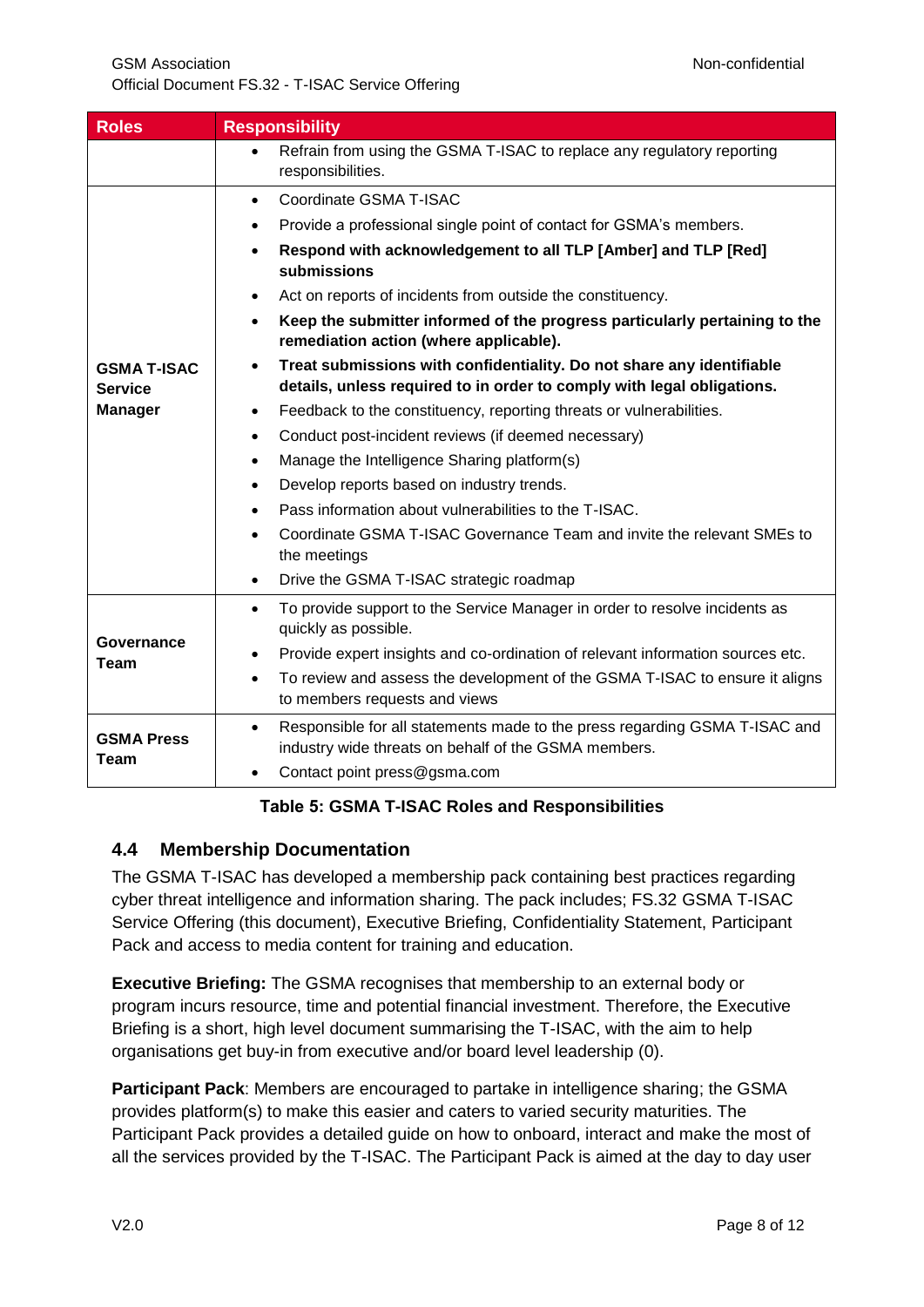sharing intelligence (e.g. Security Analyst/Engineer, Cyber Threat Intelligence and Security Management).

**GSMA Member Confidentiality Statement:** GSMA members sign Article 18.1 of the GSMA Articles of Association (AA.16) when they join the GSMA [\[8\].](#page-3-10) This article outlines the expected Non-Disclosure Agreement (NDA) regarding confidential activities between GSMA members.

**Media Content**: The GSMA T-ISAC platform is composed of a number of technical components. The GSMA recognises that not all members will have the ability to integrate with the primary platform. GSMA T-ISAC has developed video content to instruct and train new and current members on how to use the platform. This media content is aimed at anyone wanting to interact with the GSMA T-ISAC and its members and can be provided to on boarded members of the GSMA T-ISAC.

### <span id="page-8-0"></span>**5 Secure Communication**

Due to the nature of the intelligence shared within the T-ISAC, data classifications are followed to ensure confidentiality for GSMA T-ISAC members. Participants of the GSMA T-ISAC should classify any incident or information shared with an appropriate classification according to TLP [\[11\].](#page-4-6) Advisories and reports issued from GSMA T-ISAC may incorporate information from initial submission(s), provided this does not breach the TLP marking.

The GSMA provides a Confidentiality marking for documents, table 2 providing a map of these markings against TLP. Submissions using other classification markings (e.g. Confidential, Classified and Secret) will not be accepted.

Secure communication channels are required to achieve confidentiality, integrity and authenticity. This is enforced by the GSMA T-ISAC as follows:

- The ability to protect the shared information using a pre-shared key encryption service. This ensures that there is a method of communication that is secure and verifiable.
- Article 16 of the GSMA Membership, this article outlines the expected Non-Disclosure Agreement (NDA) regarding confidential activities between GSMA members.

| Traffic Light Protocol (TLP) /<br><b>GSMA Confidentiality Marking</b> | <b>Description (NIST Guidelines)</b>                                                                                                                                                                                                                                                                                         |
|-----------------------------------------------------------------------|------------------------------------------------------------------------------------------------------------------------------------------------------------------------------------------------------------------------------------------------------------------------------------------------------------------------------|
| <b>RED</b><br><b>GSMA Confidential - Member Only</b>                  | Recipients may not share TLP: RED information with any<br>parties outside of the specific exchange, meeting, or<br>conversation in which it was originally disclosed. In the<br>context of a meeting, for example, TLP: RED information is<br>limited to those present at the meeting.                                       |
| AMBER<br><b>GSMA Confidential - Member Group</b><br>Only              | Recipients may only share TLP: AMBER information with<br>members of their own organization, and with clients or<br>customers who need to know the information to protect<br>themselves or prevent further harm. Sources are at liberty<br>to specify additional intended limits of the sharing; these<br>must be adhered to. |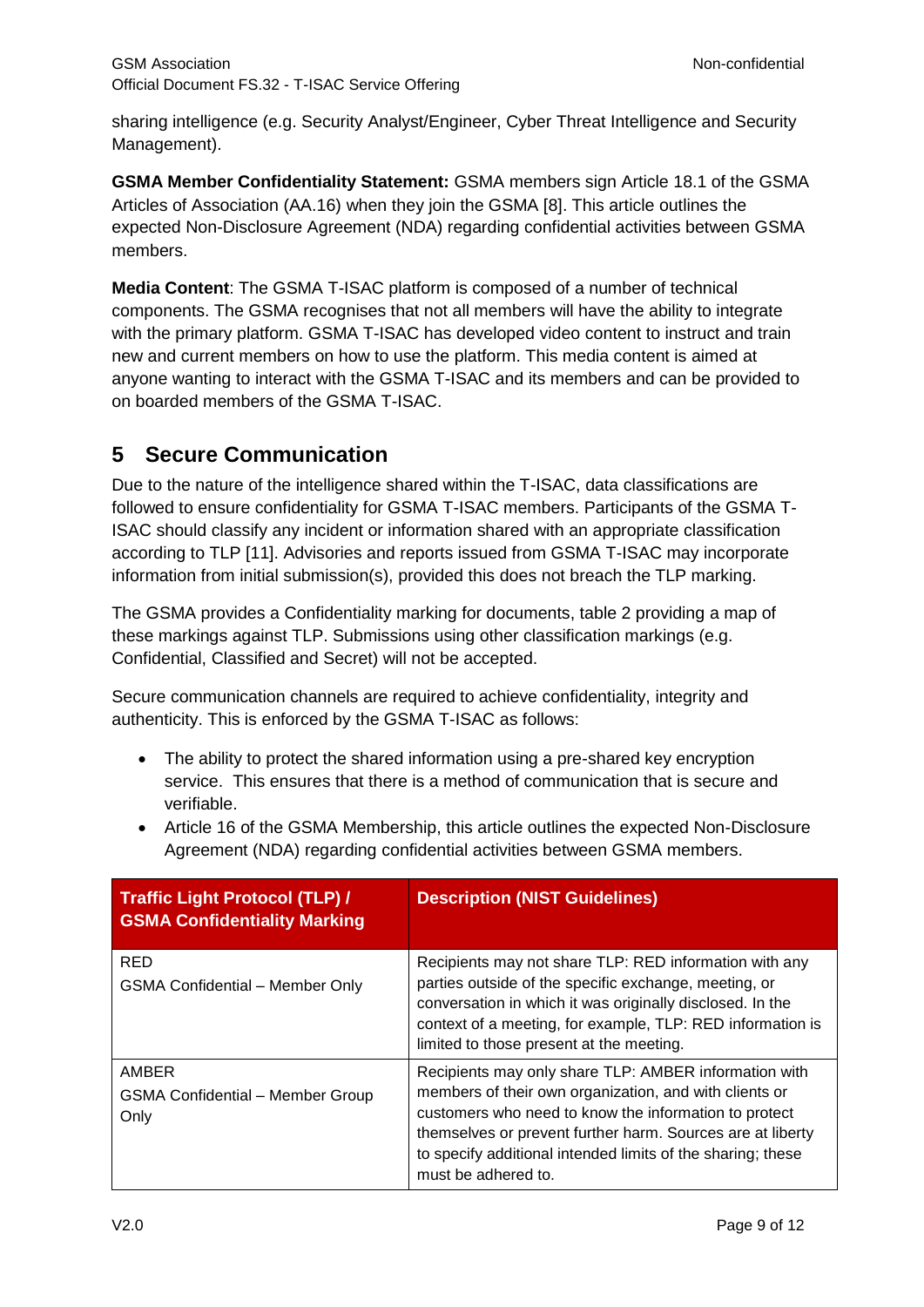| <b>GREEN</b><br><b>GSMA Confidential - All GSMA T-ISAC</b><br><b>Members</b> | Recipients may share TLP: GREEN information with peers<br>and partner organizations within their sector or community,<br>but not via publicly accessible channels. Information in this<br>category can be circulated widely within a particular<br>community. TLP: GREEN information may not be released<br>outside of the community. |
|------------------------------------------------------------------------------|---------------------------------------------------------------------------------------------------------------------------------------------------------------------------------------------------------------------------------------------------------------------------------------------------------------------------------------|
| <b>WHITE</b>                                                                 | TLP: WHITE information may be distributed without                                                                                                                                                                                                                                                                                     |
| Non-Confidential - Openly Shared                                             | restriction.                                                                                                                                                                                                                                                                                                                          |

#### **Table 6: GSMA and TLP confidentiality markings**

### <span id="page-9-0"></span>**6 Disclaimers**

The service information contained in this document may be subject to change without prior notice. Access to and distribution by the GSMA of this, and any associated, documents is made pursuant to the regulations of the GSMA.

The GSMA Telecommunication Information Sharing and Analysis Centre ("GSMA T-ISAC") is intended to protect the safety of mobile networks and mobile end-users alike. Any information provided or activities associated with the GSMA T-ISAC are for "information only" and provided "as is". Any representations, warranties and guarantees of any kind (whether expressed, implied, or statutory, including without limitation any warranties of merchantability, fitness for a particular purpose, non-infringement, quality, accuracy, completeness, title or quite enjoyment) are expressly disclaimed and excluded.

A beneficiary of any activity or recipient of any information associated with the T-ISAC, will only be able to engage in such activities or receive any information without reliance on, representations, warranties or guarantees of another parties. The GSMA T-ISAC Governance Team, the GSMA, its officers, employees, contractors, consultants, member and affiliated parties:

- i. hereby disclaims any liability with respect to a the accuracy, completeness or timeliness of any actions or information; and
- ii. shall not be liable for any consequences, claims (including third party claims), obligations, promises, agreements, disputes, demands, damages or causes of action, known or unknown, now or in the future, in relation to any documentation, materials, information or activities;

Associated with the GSMA T-ISAC (irrespective if such information or actions were provided by themselves or a third party);

The information associated with the GSMA T-ISAC does not necessarily reflect the views and opinions held or constitute an endorsement of any views and opinions by the GSMA T-ISAC Governance Team, the GSMA, its officers, employees, contractors, consultants, member and affiliated parties.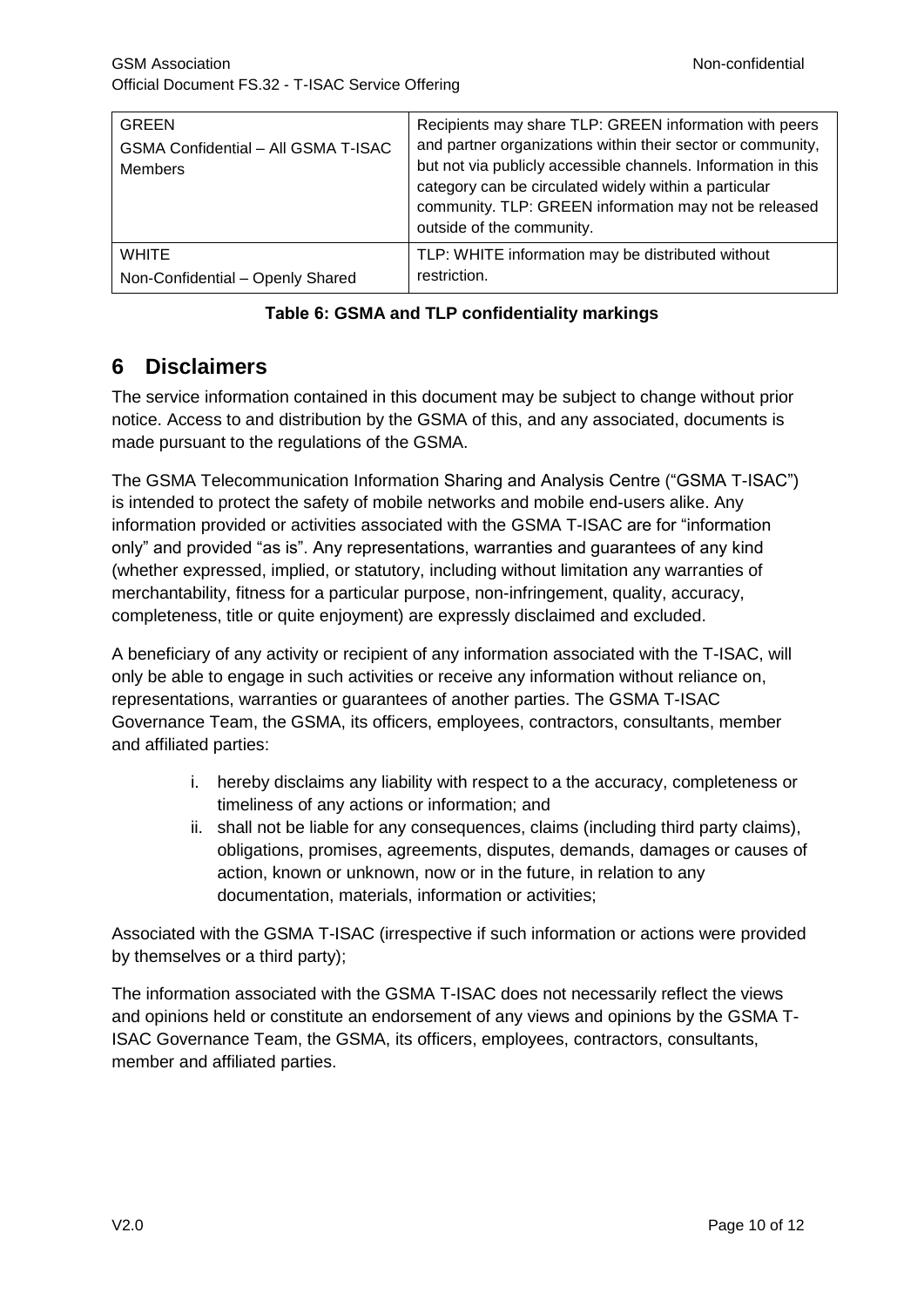## <span id="page-10-0"></span>**Annex A Execuritve Briefing**

<span id="page-10-2"></span>

### <span id="page-10-1"></span>**Annex B Triage and Analysis**

As part of the triage process, threats will be categorised and mapped to a severity matrix.

| <b>Severity</b> | <b>Description</b>                                                                                                                                                                                |  |  |
|-----------------|---------------------------------------------------------------------------------------------------------------------------------------------------------------------------------------------------|--|--|
| <b>None</b>     | No impact to the GSMA membership or wider industry. Usually for information only.                                                                                                                 |  |  |
| Low             | Minimal effect on the GSMA membership or wider industry. Low impact incident or<br>intelligence submission. Minor impact to member organisation and no potential to<br>impact the wider industry. |  |  |
| <b>Medium</b>   | Moderate effect on the member or wider industry. Some impact to member<br>organisation or possibility to impact a small section of the wider industry.                                            |  |  |
| High            | Critical impact to member or wider industry. Significant potential to impact other<br>members. Substantial impact to member organisation or high potential to impact the<br>wider industry.       |  |  |

#### **Table 7: Severity Matrix**

Where required the GSMA T-ISAC Service Manager will conduct initial triage of submitted intelligence and respond appropriately aligned with the severity matrix. The GSMA T-ISAC Service Manger will operate under Service Level Obligations (SLOs) for any required response.

| <b>Severity</b> | <b>Initial Response</b><br>(working days) | <b>Subsequent Response</b><br>(working days) | <b>Target Formal</b><br><b>Notification</b><br>(working days) |
|-----------------|-------------------------------------------|----------------------------------------------|---------------------------------------------------------------|
| None            | N/A                                       | Ad-hoc                                       | N/A                                                           |
| Low             | 10                                        | 20                                           | Month                                                         |
| Medium          | 5                                         | 10                                           | <b>Business Week</b>                                          |
| High            | າ                                         | <5                                           | 72 hours                                                      |

**Table 8: Service SLO**